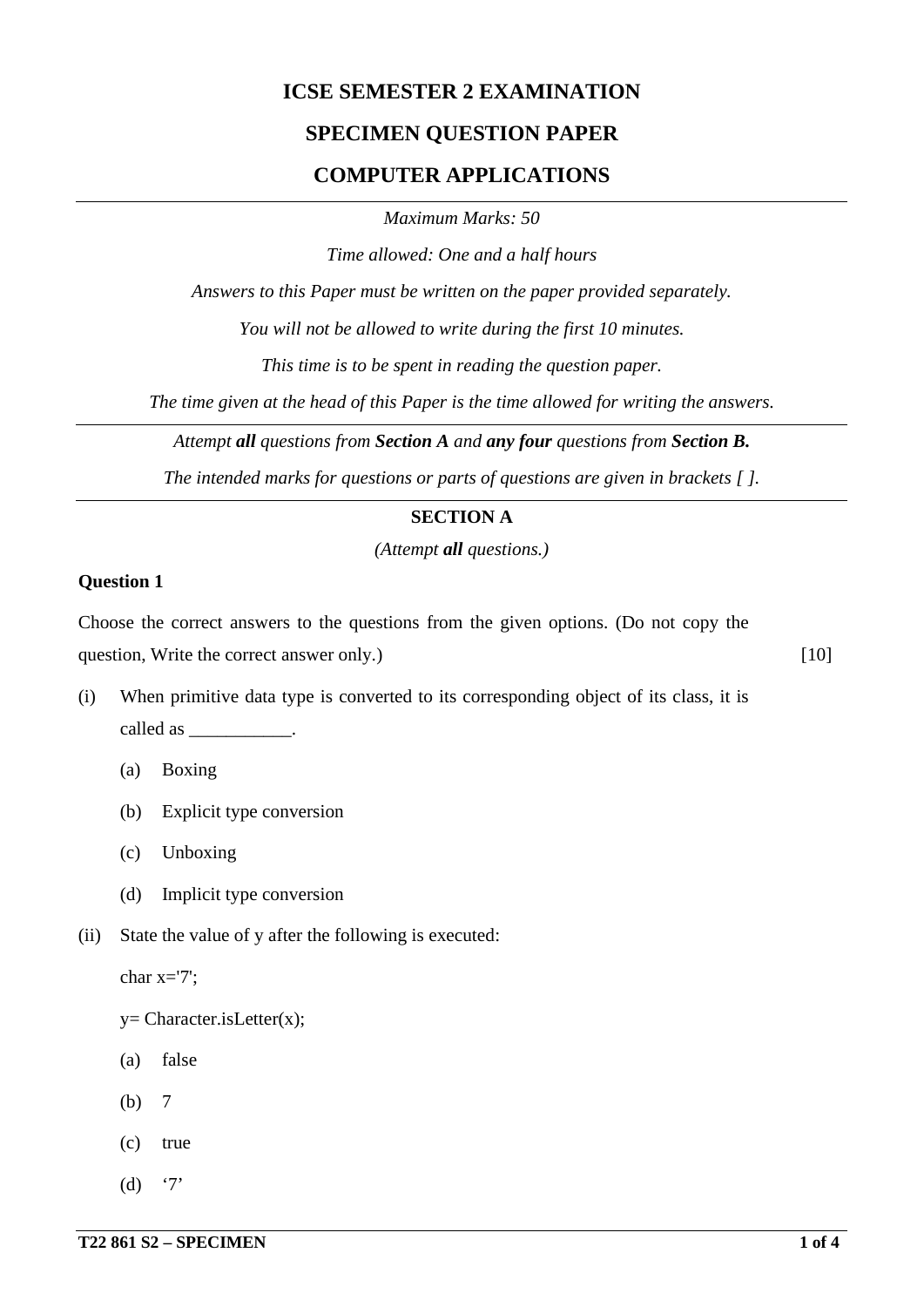(iii) Give the output of the following string methods:

"MISSISSIPPI".indexOf('S')+ "MISSISSIPPI".lastIndexOf('I')

- (a) 10
- (b) 12
- $(c) 20$
- (d) 11

(iv) Corresponding wrapper class of int data type is \_\_\_\_\_\_\_\_\_\_.

- (a) integer
- (b) INTEGER
- (c) Int
- (d) Integer
- (v) Variable that is declared with in the body of a method is termed as:
	- (a) Instance variable
	- (b) class variable
	- (c) Local variable
	- (d) Argument variable
- (vi) Identify the correct array declaration statement:
	- (a) int a[10];
	- (b) int a[]=new int[10];
	- (c) int arr[i]=10;
	- (d) int a[10]=new int[];
- (vii) A variable that is bounded to the object itself is called as:
	- (a) Instance variable
	- (b) class variable
	- (c) Local variable
	- (d) Argument variable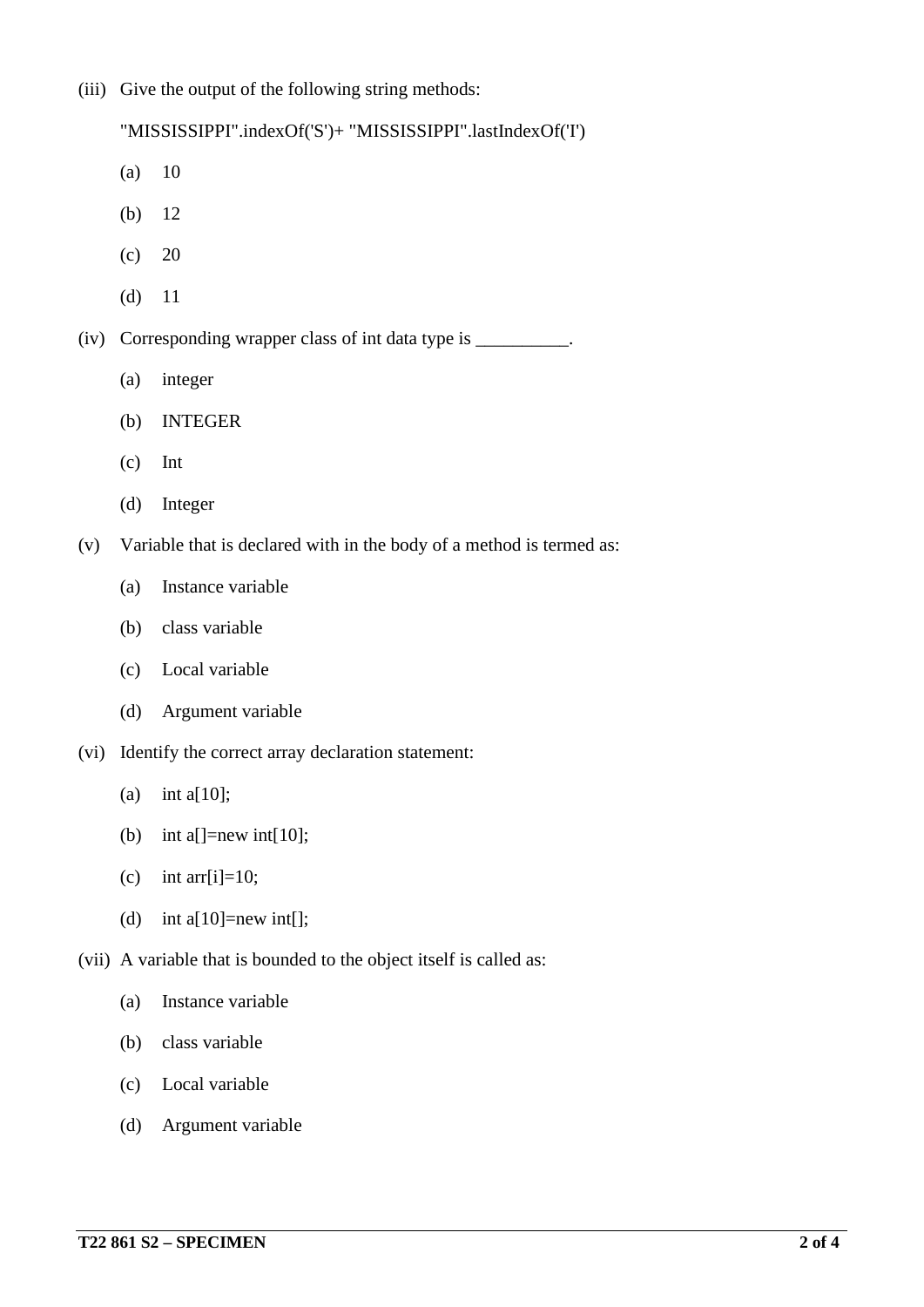(viii) The access modifier that gives most accessibility is:

- (a) private
- (b) public
- (c) protected
- (d) package
- (ix) Give the output of the following code:
	- String A ="26.0", B="74.0";
	- double C= Double .parseDouble(A);
	- double  $D = Double$  .parseDouble(B);

System.out.println((C+D));

- (a) 26
- (b) 74
- $(c)$  100.0
- (d) 2674

 $(x)$  Wrapper classes are available in  $\Box$  package.

- (a) java.io
- (b) java.util
- (c) java.lang
- (d) java.awt

## **SECTION B**

*(Attempt any four questions.)*

## **Question 2** [10]

Define a class to declare an integer array of size *n* and accept the elements into the array. Search for an element input by the user using linear search technique, display the element if it is found, otherwise display the message "NO SUCH ELEMENT.